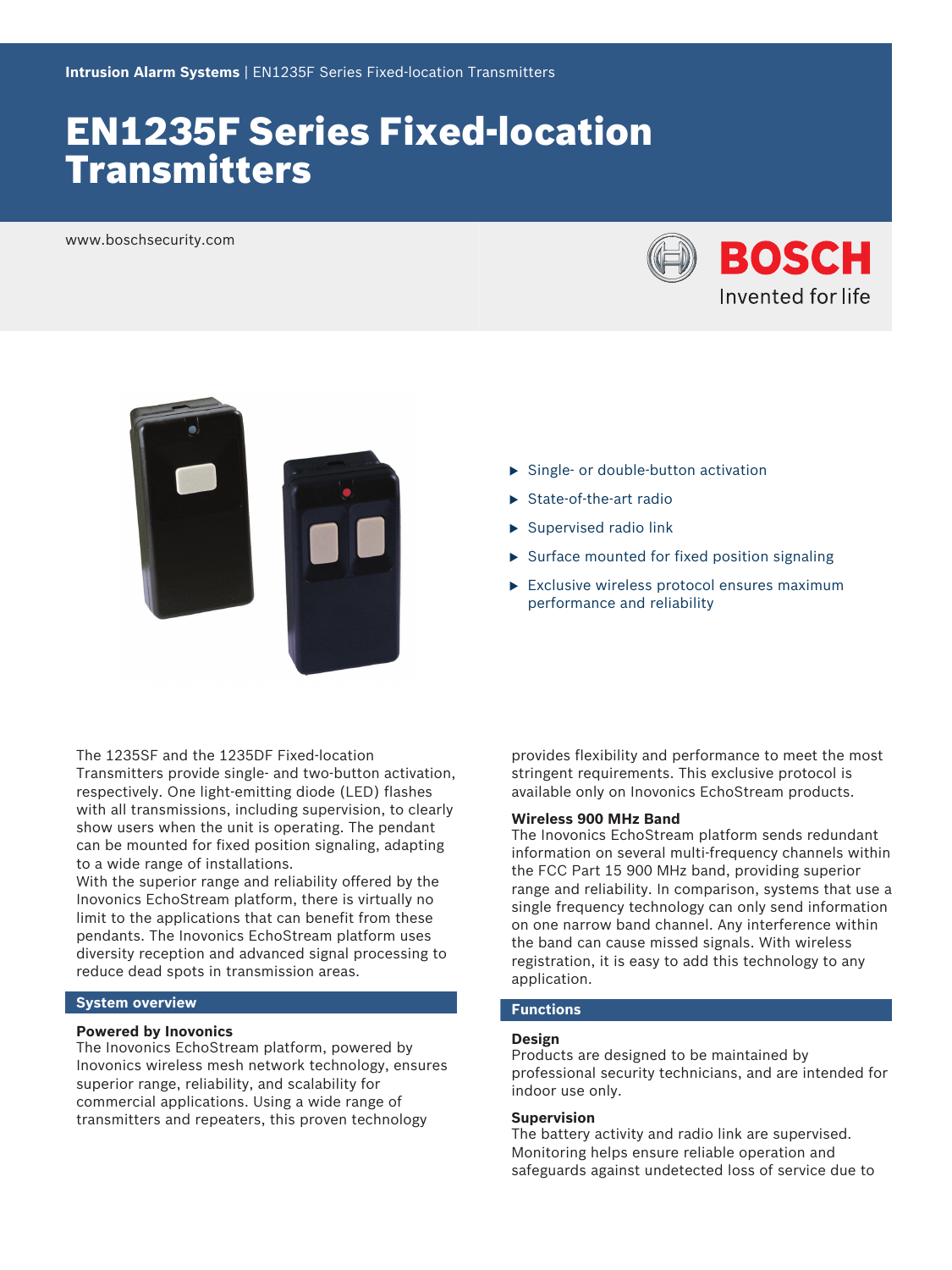end user damage such as dropping the pendant repeatedly, exposing it to extreme temperature, getting the pendant wet, or other similar events.

# **Certifications and approvals**

Inovonics Wireless Corporation holds the following approvals:

FCC Conforms to FCC Part 15 regulations

# **Installation/configuration notes**

The EN1235F Series Fixed-location Transmitters are compatible with the following products:

### **Receivers**

| EN4016SK | <b>Survey Receiver</b> |
|----------|------------------------|
| FN4200   | Serial Receiver        |
| FN4204R  | <b>LED Receiver</b>    |

#### **Repeater**

EN5040-T High-power Repeater

# **Parts included**

| Quantity | Component   |
|----------|-------------|
| 1        | Transmitter |
|          | Battery     |

#### **Technical specifications**

# **Electrical**

| Power:                  | 3.0 V, 0.5 Ah                                                                                               |
|-------------------------|-------------------------------------------------------------------------------------------------------------|
| Battery Replacement:    | Panasonic or Sanyo CR2, or approved<br>equivalent. Not all brands are equivalent.<br>Use a specified brand. |
| Battery Life (Average): | 3 to 5 years. Typical battery life shown is<br>for supervised operation.                                    |

### **Mechanical**

| Dimensions: | 5.6 cm x 4.8 cm x 1.8 cm<br>$(2.2 \text{ in. x } 1.9 \text{ in. x } 0.72 \text{ in.})$ |
|-------------|----------------------------------------------------------------------------------------|
| Weight:     | 40 g (1.4 oz)                                                                          |

# **Environmental**

| Relative Humidity:       | Up to 90%, non-condensing     |
|--------------------------|-------------------------------|
| Temperature (operating): | 0°C to +60°C (+32°F to 140°F) |

# **Transmission Characteristics**

| Frequency: | 902 MHz to 928 MHz |
|------------|--------------------|
|------------|--------------------|

# **Trademarks**

Trademark names are used throughout this document. In most cases, these designations are claimed as trademarks or registered trademarks in one or more

countries by their respective owners. Rather than placing a trademark symbol in every occurrence of a trademark name, Bosch Security Systems, Inc. uses the names only in an editorial fashion and to the benefit of the trademark owner with no intention of infringing the trademark.

Inovonics is a trademark of Inovonics Wireless Corporation.

Panasonic is a registered trademark of Matsushita Electric Indus-trial Co., Ltd.

Renata refers to Renata Batteries, a company of the Swatch Group.

SANYO is a registered trademark of SANYO North America Corporation.

# **Ordering information**

**EN1235DF Fixed-location Transmitter (Double-button)** Double-button fixed location transmitter Order number **EN1235DF**

**EN1235SF Fixed-location Transmitter (Single-button)** Single-button fixed location transmitter Order number **EN1235SF**